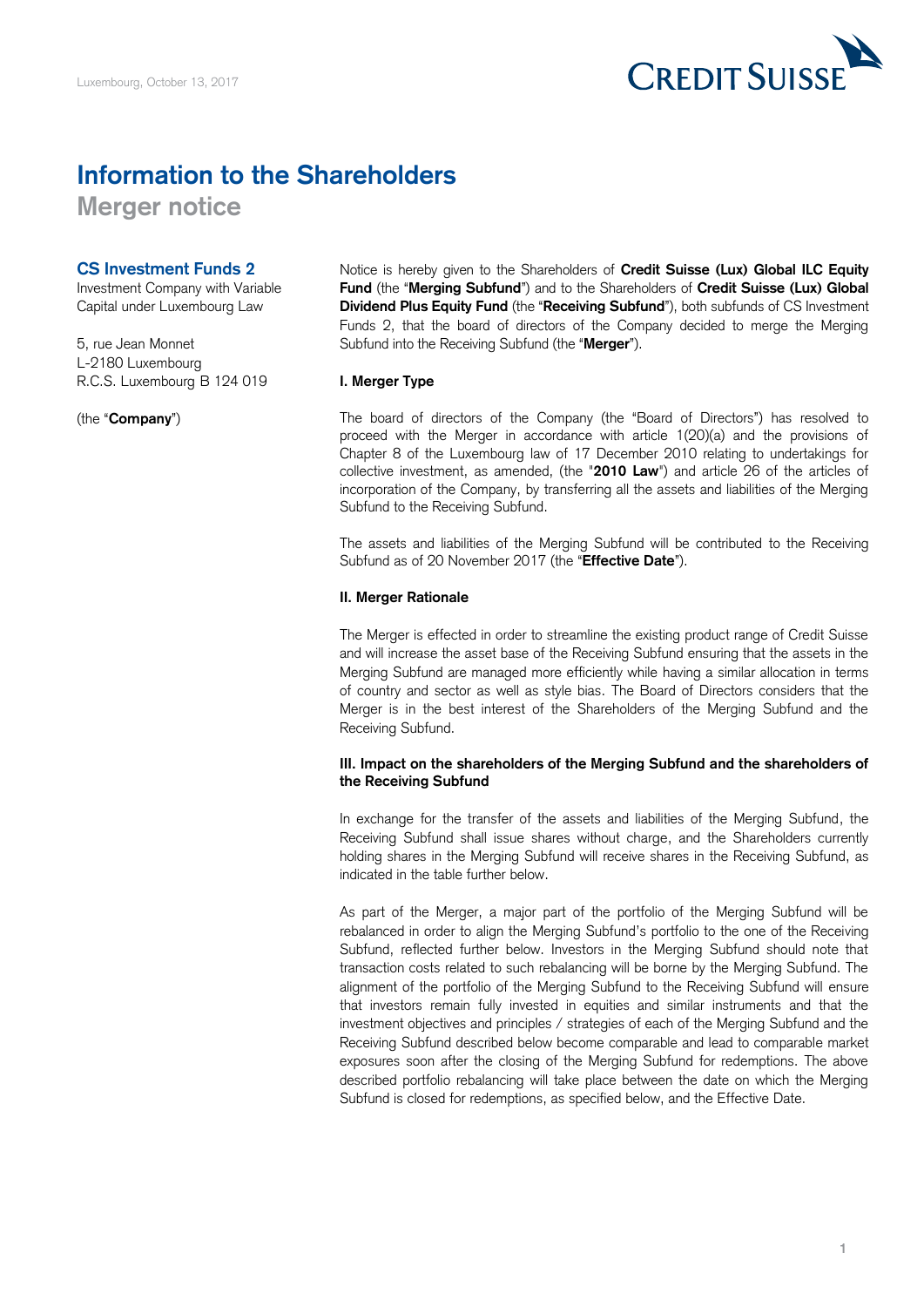

| <b>Merging Subfund</b><br>CS Investment Funds 2 - Credit Suisse (Lux) Global ILC Equity Fund |                      |                    |                            |                                                    |                                     | <b>Receiving Subfund</b><br>CS Investment Funds 2 - Credit Suisse (Lux) Global Dividend Plus Equity Fund |                                              |                           |                      |                           |                            |                                                    |                                       |                    |                                              |
|----------------------------------------------------------------------------------------------|----------------------|--------------------|----------------------------|----------------------------------------------------|-------------------------------------|----------------------------------------------------------------------------------------------------------|----------------------------------------------|---------------------------|----------------------|---------------------------|----------------------------|----------------------------------------------------|---------------------------------------|--------------------|----------------------------------------------|
| Share Class<br>(Currency)                                                                    | Type<br>0t<br>Share* | Minimum<br>Holding | Maximum<br>Sales<br>Charge | Maximum<br>Adjustment<br>of the Net<br>Asset Value | Maximum<br>Management<br>Fee (p.a.) | Ongoing<br>Charges                                                                                       | Synthetic<br>Risk and<br>Reward<br>Indicator | Share Class<br>(Currency) | Type<br>of<br>Share' | <b>Minimum</b><br>Holding | Maximum<br>Sales<br>Charge | Maximum<br>Adjustment<br>of the Net<br>Asset Value | Maximum<br>Management<br>Fee $(p.a.)$ | Ongoing<br>Charges | Synthetic<br>Risk and<br>Reward<br>Indicator |
| B (USD)                                                                                      | CG                   | n/a                | 5.00%                      | 2.00%                                              | .92%                                | .96%                                                                                                     | 5                                            | B (USD)                   | CG                   | n/a                       | 5.00%                      | 2.00%                                              | .92%                                  | .92%               | 5                                            |
| EB (USD)                                                                                     | CG                   | n/a                | 3.00%                      | 2.00%                                              | 0.70%                               | 0.82%                                                                                                    | 5                                            | EB (USD)                  | CG                   | n/a                       | 3.00%                      | 2.00%                                              | 0.70%                                 | 0.78%              | 5                                            |
| IB (USD)                                                                                     | CG                   | 500,000            | 3.00%                      | 2.00%                                              | 0.70%                               | 1.05%                                                                                                    | 5                                            | IB (USD)                  | CG                   | 500,000                   | 3.00%                      | 2.00%                                              | 0.70%                                 | 1.00%              | 5                                            |
| UB (USD)                                                                                     | CG                   | n/a                | 5.00%                      | 2.00%                                              | .50%                                | .34%                                                                                                     | 5                                            | UB (USD)                  | CG                   | n/a                       | 5.00%                      | 2.00%                                              | .50%                                  | .28%               | 5                                            |
| UBH(CHF)                                                                                     | CG                   | n/a                | 5.00%                      | 2.00%                                              | .50%                                | .31%                                                                                                     | 5                                            | UBH(CHF)                  | CG                   | n/a                       | 5.00%                      | 2.00%                                              | .50%                                  | .26%               | 5                                            |

 $\text{* CG} = \text{capital growth} / D = \text{distribution}$ 

The following table illustrates the similarities and the differences between the investment objectives and principles of the Merging Subfund and the Receiving Subfund:

| Investment objectives, principles and strategy                                                                                                                                                                                                                                                                                                                                                                                                                                                                                                                                                                                                                                                                                                                    |                                                                                                                                                                                                                                                                                                                                                                                                                                    |  |  |  |  |
|-------------------------------------------------------------------------------------------------------------------------------------------------------------------------------------------------------------------------------------------------------------------------------------------------------------------------------------------------------------------------------------------------------------------------------------------------------------------------------------------------------------------------------------------------------------------------------------------------------------------------------------------------------------------------------------------------------------------------------------------------------------------|------------------------------------------------------------------------------------------------------------------------------------------------------------------------------------------------------------------------------------------------------------------------------------------------------------------------------------------------------------------------------------------------------------------------------------|--|--|--|--|
| <b>Merging Subfund</b><br>CS Investment Funds 2 - Credit Suisse (Lux) Global ILC Equity Fund                                                                                                                                                                                                                                                                                                                                                                                                                                                                                                                                                                                                                                                                      | <b>Receiving Subfund</b><br>CS Investment Funds 2 - Credit Suisse (Lux) Global Dividend Plus Equity Fund                                                                                                                                                                                                                                                                                                                           |  |  |  |  |
| <b>Investment Objective</b><br>The objective of the Subfund is to achieve the highest possible return in US dollars (Reference<br>Currency), while taking due account of the principle of risk diversification, the security of the<br>capital invested, and the liquidity of the invested assets.<br>The investment process is driven by a proprietary bottom-up methodology for the stock selection<br>based on the Industrial Life Cycle (ILC) process powered by Credit Suisse HOLT™. The ILC<br>process segments the universe of investable companies according to their life cycle stage and<br>evaluates them accordingly. While stock selection is supported by Credit Suisse HOLT™ the final<br>investment decision remains with the investment manager. | <b>Investment Objective</b><br>The objective of the Subfund is to achieve the highest possible return in the respective Reference<br>Currency, while taking due account of the principle of risk diversification, the security of the<br>capital invested, and the liquidity of the assets.<br>The Subfund invests in a broadly diversified equity portfolio which can be expected to generate<br>an above-average dividend yield. |  |  |  |  |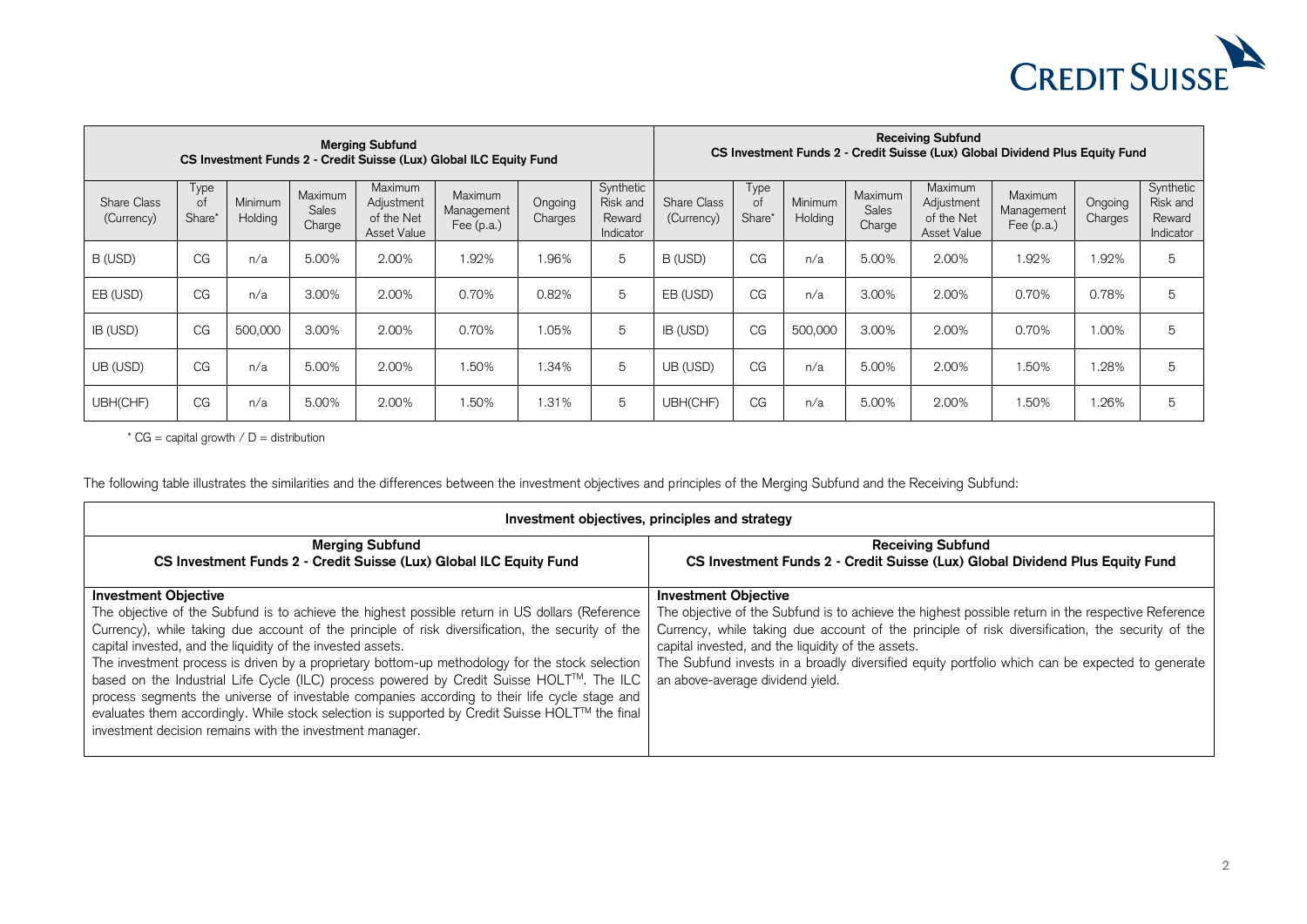| <b>CREDIT SUISSE</b> |
|----------------------|
|                      |

| <b>Investment Principles</b>                                                                                                                                                                                                                                                                                                                                                                                                                                                                                                                                                                                                                                                                                                                                                                                                                                                                                                                                                                                                                                                                                                                                                                                                                                                                                                                                                                                                                                                                                                                                                                                                                                                                                                                                                                                                                                                                                                                                                                                                                                                                                                                                                                                                                                                                                                                                                                                                                                                                                                                                                                   | <b>Investment Principles</b>                                                                                                                                                                                                                                                                                                                                                                                                                                                                                                                                                                                                                                                                                                                                                                                                                                                                                                                                                                                                                                                                                                                                                                                                                                                                                                                                                                                                                                                                                                                                                                                                                                                                                                                                                                                                                                                                                                                                                                                                                                                                                                                                                                                                                                                                                                                                                                                                                                                                                                                                                                                                                                                                                                                                                                                                                                                                                                                                                                                                                                                                    |
|------------------------------------------------------------------------------------------------------------------------------------------------------------------------------------------------------------------------------------------------------------------------------------------------------------------------------------------------------------------------------------------------------------------------------------------------------------------------------------------------------------------------------------------------------------------------------------------------------------------------------------------------------------------------------------------------------------------------------------------------------------------------------------------------------------------------------------------------------------------------------------------------------------------------------------------------------------------------------------------------------------------------------------------------------------------------------------------------------------------------------------------------------------------------------------------------------------------------------------------------------------------------------------------------------------------------------------------------------------------------------------------------------------------------------------------------------------------------------------------------------------------------------------------------------------------------------------------------------------------------------------------------------------------------------------------------------------------------------------------------------------------------------------------------------------------------------------------------------------------------------------------------------------------------------------------------------------------------------------------------------------------------------------------------------------------------------------------------------------------------------------------------------------------------------------------------------------------------------------------------------------------------------------------------------------------------------------------------------------------------------------------------------------------------------------------------------------------------------------------------------------------------------------------------------------------------------------------------|-------------------------------------------------------------------------------------------------------------------------------------------------------------------------------------------------------------------------------------------------------------------------------------------------------------------------------------------------------------------------------------------------------------------------------------------------------------------------------------------------------------------------------------------------------------------------------------------------------------------------------------------------------------------------------------------------------------------------------------------------------------------------------------------------------------------------------------------------------------------------------------------------------------------------------------------------------------------------------------------------------------------------------------------------------------------------------------------------------------------------------------------------------------------------------------------------------------------------------------------------------------------------------------------------------------------------------------------------------------------------------------------------------------------------------------------------------------------------------------------------------------------------------------------------------------------------------------------------------------------------------------------------------------------------------------------------------------------------------------------------------------------------------------------------------------------------------------------------------------------------------------------------------------------------------------------------------------------------------------------------------------------------------------------------------------------------------------------------------------------------------------------------------------------------------------------------------------------------------------------------------------------------------------------------------------------------------------------------------------------------------------------------------------------------------------------------------------------------------------------------------------------------------------------------------------------------------------------------------------------------------------------------------------------------------------------------------------------------------------------------------------------------------------------------------------------------------------------------------------------------------------------------------------------------------------------------------------------------------------------------------------------------------------------------------------------------------------------------|
| At least two-thirds of the Subfund's assets are invested in equities and other equity-type<br>securities and rights (American depository receipts [ADRs] and global depository receipts) of<br>companies worldwide. The Subfund may also invest up to 40% in emerging countries and<br>developing markets.<br>In addition, the Subfund may in particular invest up to one-third of its total assets, on a worldwide<br>basis and in any currency, in sight deposits or other deposits callable as per section 1) f) of<br>Chapter 6 "Investment Restrictions", or in money market instruments as per section 1) h) Chapter<br>6 "Investment Restrictions".<br>For hedging purposes and in the interest of the efficient management of the portfolio, the<br>aforementioned investments may also be effected by way of derivatives, such as futures and<br>options on equities, equity-type securities and equity indices of companies, provided the limits set<br>out in Chapter 6, "Investment Restrictions", are observed.<br>In addition, the Subfund may - subject to the investment principles set out above - invest up to<br>30% in structured products (certificates, notes) on equities, equity-type securities, equity baskets<br>and equity indices of companies worldwide that are sufficiently liquid and issued by first-class<br>banks (or by issuers that offer investor protection comparable to that provided by first-class<br>banks). These structured products must qualify as securities pursuant to Art. 41 of the Law of<br>December 17, 2010. These structured products must be valued regularly and transparently on<br>the basis of independent sources. Structured products must not entail any leverage effect. As<br>well as satisfying the regulations on risk spreading, the equity baskets and equity indices must be<br>sufficiently diversified.<br>Furthermore, to hedge currency risks and to gear its assets to one or more other currencies, the<br>Subfund may enter into forward foreign exchange and other currency derivatives in accordance<br>with section 3 of Chapter 6, "Investment Restrictions".<br>The indices on which such derivatives are based shall be chosen in accordance with Art. 9 of the<br>Grand-Ducal Decree of February 8, 2008.<br>Liquid assets held by this Subfund in the form of sight and time deposits, together with debt<br>instruments which generate interest income and UCITS which themselves invest in short-term<br>time deposits and money market instruments may not exceed 25% of the Subfund's net assets. | At least two-thirds of the Subfund's assets are invested in equities and other equity-type<br>securities and rights (American depository receipts [ADRs], global depository receipts, profit-<br>sharing certificates, participation certificates, dividend rights certificates, etc.) of companies<br>worldwide. The Subfund may also invest in emerging countries and developing markets.<br>In the interest of the efficient management of the portfolio, the aforementioned investments may<br>also be effected indirectly by way of derivatives, provided the limits set out in Chapter 6,<br>"Investment Restrictions", are observed. Furthermore, the Subfund may make greater use of the<br>derivative transactions listed below in order to optimize the overall portfolio return:<br>buying and selling put and call options on equities and equity indices,<br>a)<br>b)<br>buying and selling futures on equities, equity indices and dividend indices as well as on<br>the dividend yields of equities and equity indices. The Subfund may only enter into futures that<br>are traded on a stock exchange or another regulated market open to the public that is domiciled<br>in an OECD country.<br>The indices on which such derivatives are based shall be chosen in accordance with Art. 9 of the<br>Grand-Ducal Decree of February 8, 2008.<br>In accordance with Chapter 6, "Investment Restrictions", derivatives may also be used for<br>hedging purposes.<br>Furthermore, to hedge currency risks and to gear its assets to one or more other currencies that<br>fit the investment policy, the Subfund may enter into forward foreign exchange and other<br>currency derivatives in accordance with section 3 of Chapter 6, "Investment Restrictions".<br>The underlying value of all derivatives must not exceed 100% of the Subfund's Net Asset Value.<br>Liquid assets held by this Subfund in the form of sight and time deposits, together with debt<br>instruments which generate interest income and UCITS which themselves invest in short-term<br>time deposits and money market instruments may not exceed 15% of the Subfund's net assets.<br>In addition, the Subfund may - subject to the investment principles set out above - invest up to<br>30% of its net assets in structured products on equities, equity baskets and equity indices<br>(certificates), equity volatility indices, dividend indices and dividend yields of equities and equity<br>indices, that are sufficiently liquid and issued by first-class banks (or by issuers that offer investor<br>protection comparable to that provided by first-class banks). These structured products must<br>qualify as securities pursuant to Art. 41 of the Law of December 17, 2010. These structured<br>products must be valued regularly and transparently on the basis of independent sources.<br>Structured products must not entail any leverage effect. As well as satisfying the regulations on<br>risk spreading, the equity baskets and equity indices must be sufficiently diversified. |
| <b>Investor Profile</b><br>This Subfund is suitable for investors who would like to participate in the economic development<br>of the global equity market. The companies are selected regardless of their market capitalization<br>(micro, small, mid, large caps) or affiliation to a particular geographical region or sector. This may<br>lead to a concentration in geographical and/or sector terms.<br>As the investments are focused on equities - which can be subject to wide fluctuations in value -<br>investors should have a medium to long investment horizon.                                                                                                                                                                                                                                                                                                                                                                                                                                                                                                                                                                                                                                                                                                                                                                                                                                                                                                                                                                                                                                                                                                                                                                                                                                                                                                                                                                                                                                                                                                                                                                                                                                                                                                                                                                                                                                                                                                                                                                                                                  | <b>Investor Profile</b><br>This Subfund is suitable for investors who would like to participate in the economic development<br>of the global equity market. The companies are selected regardless of their market capitalization<br>(micro, small, mid, large caps) or affiliation to a particular geographical region or sector. This may<br>lead to a concentration in geographical and/or sector terms.<br>As the investments are focused on equities - which can be subject to wide fluctuations in value -<br>investors should have a medium to long investment horizon.                                                                                                                                                                                                                                                                                                                                                                                                                                                                                                                                                                                                                                                                                                                                                                                                                                                                                                                                                                                                                                                                                                                                                                                                                                                                                                                                                                                                                                                                                                                                                                                                                                                                                                                                                                                                                                                                                                                                                                                                                                                                                                                                                                                                                                                                                                                                                                                                                                                                                                                   |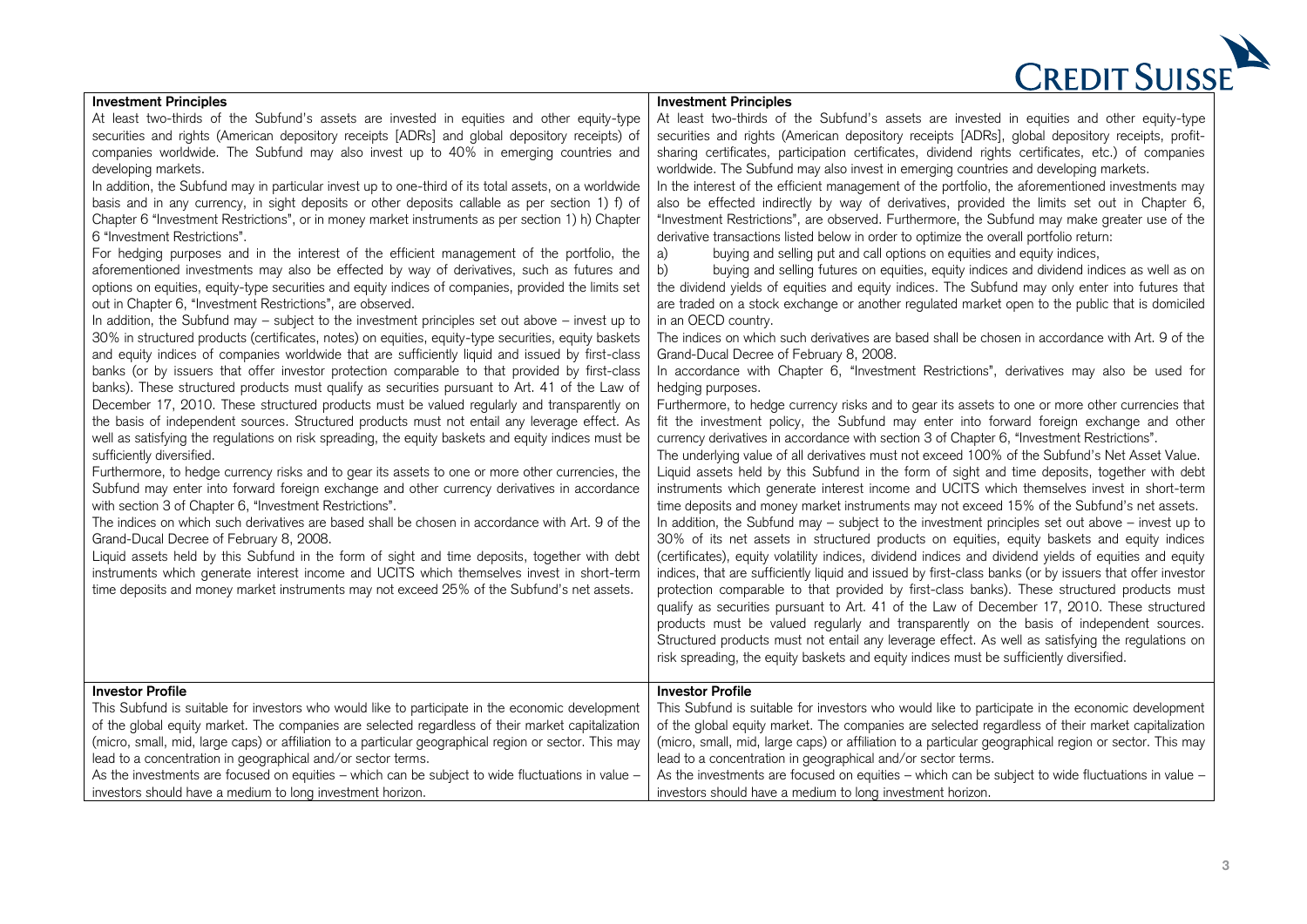

 The Merging and Receiving Subfunds have the same service providers, including the management company, investment manager, depositary, administrator and auditor.

 The respective share classes in the Receiving Subfund sometimes differ from the corresponding share classes of the Merging Subfund in terms of (i) applicable fees and (ii) synthetic risk and reward indicator. Furthermore, the issuance of shares following the Merger may result in a dilution of the participation of the current shareholders of the Receiving Subfund.

shareholders of the Receiving Subfund.<br>No further subscriptions in the Merging Subfund will be accepted as from 13 October 2017 at 3:00 p.m. (CET).

 However, the shareholders of the Merging and the Receiving Subfunds who do not agree with the Merger can apply for redemption of all or part of their shares free of charge, other than those retained for disinvestment costs, during a one-month period starting on the date of this publication, being 13 October 2017, and ending on 13 November 2017 at 3:00 p.m. (CET).

 Alternatively, the shareholders of the Merging Subfund may apply for the conversion of their shares into shares of other subfunds of the Company in accordance with the provisions of the section on the conversion of shares of the prospectus of the Company.

 PricewaterhouseCoopers, Société Coopérative, with registered office at 2, rue Gerhard Mercator, L-2182 Luxembourg, Grand Duchy of Luxembourg, has been appointed by the management company of the Company as the independent auditor in charge of preparing a report validating the conditions foreseen in the 2010 Law for the purpose of the Merger.

 **Subscriptions and redemptions in the Receiving Subfund will be suspended from 13 November 2017 to 17 November 2017, inclusive. In the event that due to unforeseen circumstances, shareholders will be informed the suspension is required on another date and/or needs to be extended accordingly.** 

#### **The last net asset value of the Merging Subfund will be calculated as of 20 November 2017.**

 As of the Effective Date, the shareholders of the Merging Subfund who have not applied for redemption will receive a number of new shares (as applicable) of the relevant Share Class of the Receiving Subfund on the basis of the exchange ratio mentioned below (the "**New Shares**") and no subscription charge will be applied in this respect. Shareholders may deal in their New Shares before receiving the confirmation of the allocation of the New Shares.

 All costs of the Merger (with the exception of any dealing costs, audit costs, other miscellaneous costs and transfer taxes on the assets associated with the transfer of assets and liabilities and the custody transfer costs) will be borne by the management company of the Company, including legal, accounting and other administrative expenses.

 Shareholders should inform themselves as to the possible tax implications of the aforementioned changes in their respective country of citizenship, residence or domicile.